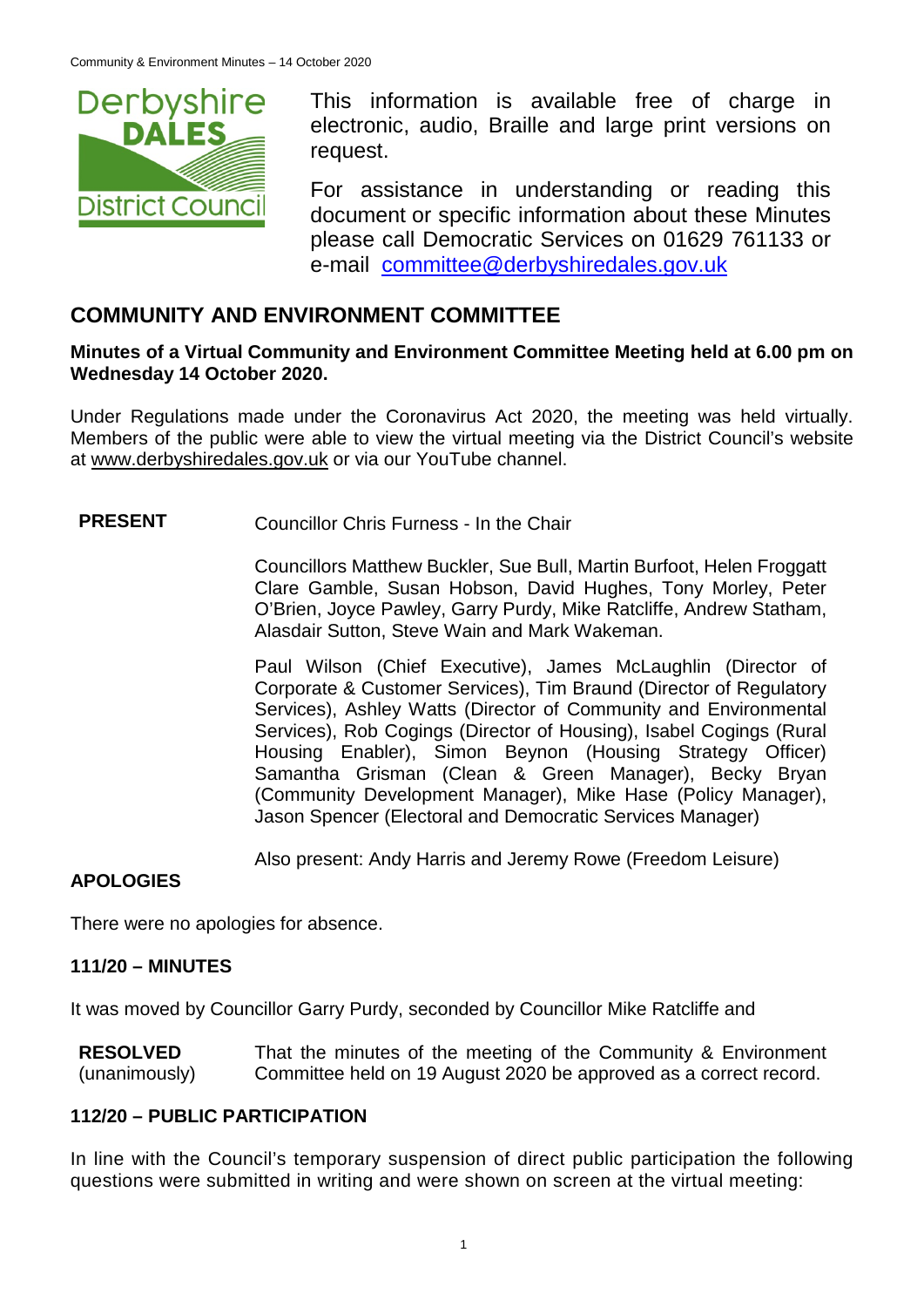## **QUESTION from Mr Dobbs an Ashbourne resident.**

### **Why is Air Pollution (particularly with respect to Air Quality Objective exceedances in Ashbourne) not a regular agenda item for this committee?**

*"I note that my suggestion to make the discussion of the Air Quality Annual Status Report (ASR)*  an agenda item for this committee has not been adopted. It appears that not even having *Ashbourne quoted as a pollution hot spot on prime time TV has caused air pollution to be moved up this council's list of priorities.*

*I therefore propose to use my Public Participation as an opportunity to appraise the Committee of the key points from the recently published ASR:*

- *1. It contains several errors. Like most reports mistakes have crept in. Without any scrutiny these errors would go unchallenged. This is what I thought committees were supposed to do with reports. If the data supplied in the ASR was to be used in making the 'Detailed Assessment' it would have to be repeated with the correct data.*
- *2. The data from the NOx sample tubes relates to 2019 (ie before the pandemic reached the UK). The 2020 ASR should therefore be completely unaffected by any issues with lockdown since all data was secured before then. The reason for this report being delayed from its target publication date of June 2020 should not be attributed to the virus.*
- *3. All data points for tubes 12 and 19 on Buxton Rd Ashbourne have returned values well beyond the air quality objective value of 40ugm-3. The annual mean for one is almost 20% higher than the 'safe' value and the other is over 40% above the target. Plotting the data indicates no downward trend.*
- *4. There is no possible interpretation of this data that does not conclude that DDDC are obliged to declare an air quality management area on a section of Buxton Rd. This should have been done last year.*
- *5. Your chairman will have recently received a copy of a significant discussion document from the Traffic Group of Ashbourne Town Team. It repeats the request for the immediate declaration of an Air Quality Management Area on Buxton Road.*

*I also have two questions:*

- *1. Has the contractor to carry out the 'detailed assessment' been appointed?*
- *2. What timescale are you requesting for the completion of this detailed assessment?"*

### **RESPONSE:**

Thanks for your question, Mr Dobbs. In reply I can inform you that a preferred consultant has been identified and contracts are in the process of being agreed.

In relation to timescales, the preferred consultant has indicated that their work can be completed in a very short space of time – 2 weeks has been suggested. However, a start date has not yet been set as part of the contractual arrangements. I will ask officers to update you when a more definite timescale is available.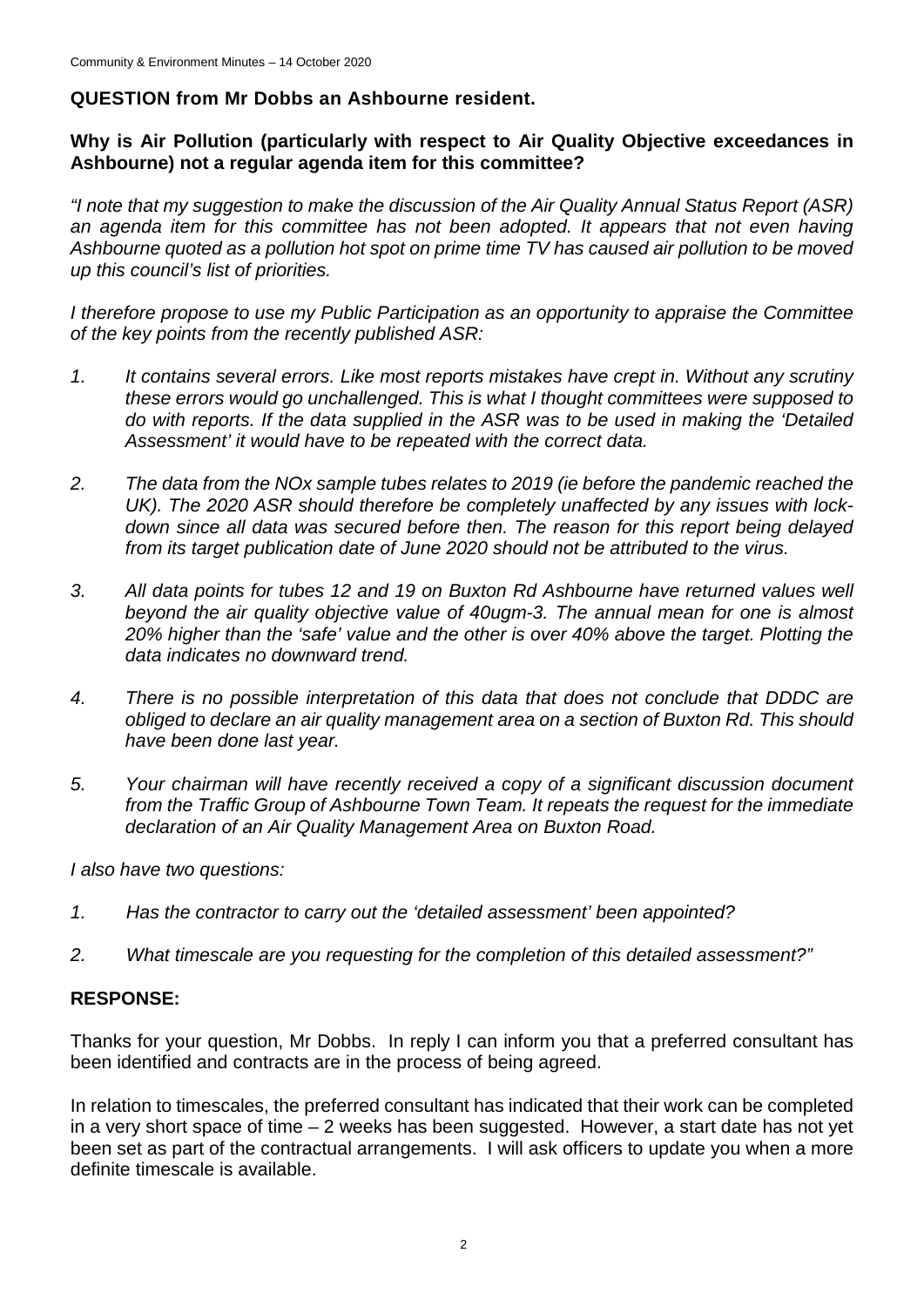## **113/20 – INTERESTS**

Councillor Chris Furness declared a personal interest in item 9 – Affordable Housing Development Programme – as he was a director of Bradwell Community Land Trust.

Councillor Sue Bull declared a personal interest in item 8 – Ashbourne Neighbourhood Plan, Regulation 16 Public Consultation - as she is a member of Ashbourne Town Council.

## **114/20 - QUESTIONS PURSUANT TO RULE OF PROCEDURE NUMBER 15**

### **Question from Councillor Clare Gamble to Councillor Chris Furness, Chairman of the Community & Environment Committee:**

"Can I be given the dates this authority met with other agencies to discuss the education of the public regarding the use of portable BBQs and the dates of any planned meetings?"

Councillor Furness provided a verbal response.

#### **Response:**

Over the last few weeks, Officers have spoken with colleagues at the Peak District National Park Authority and neighbouring authorities on this issue. The discussions have not been held as formal meetings, so dates cannot be given.

In addition, a contact has been established at the Fire Authority regarding the campaign material they used and the intention is to touch base again in early 2021.

Preparatory works for the PSPO consultation exercise are underway and will go live later this year.

### **Supplementary Question from Cllr Gamble**

Will the consultation on the PSPO include disposable barbeques?

### **Response from the Director of Community and Environmental Services**

Yes it will include disposable barbeques.

#### **115/20 – ANNUAL LEISURE REPORT 2019/20**

The Committee considered an annual report to provide an update on the performance of the four leisure centres within the district, from 1 April 2019 – 30 March 2020. It was noted that, following the decision to appoint Freedom Leisure to operate these leisure centres, the Committee had asked to receive an annual performance report and that this was the first report.

The Committee welcomed the report and during discussions raised questions relating to cleanliness at the ARC Leisure centre, the environment impact on operations and the appointment of an Active Community Manager.

Andy Harris and Jeremy Rowe from Freedom Leisure were present to answer questions.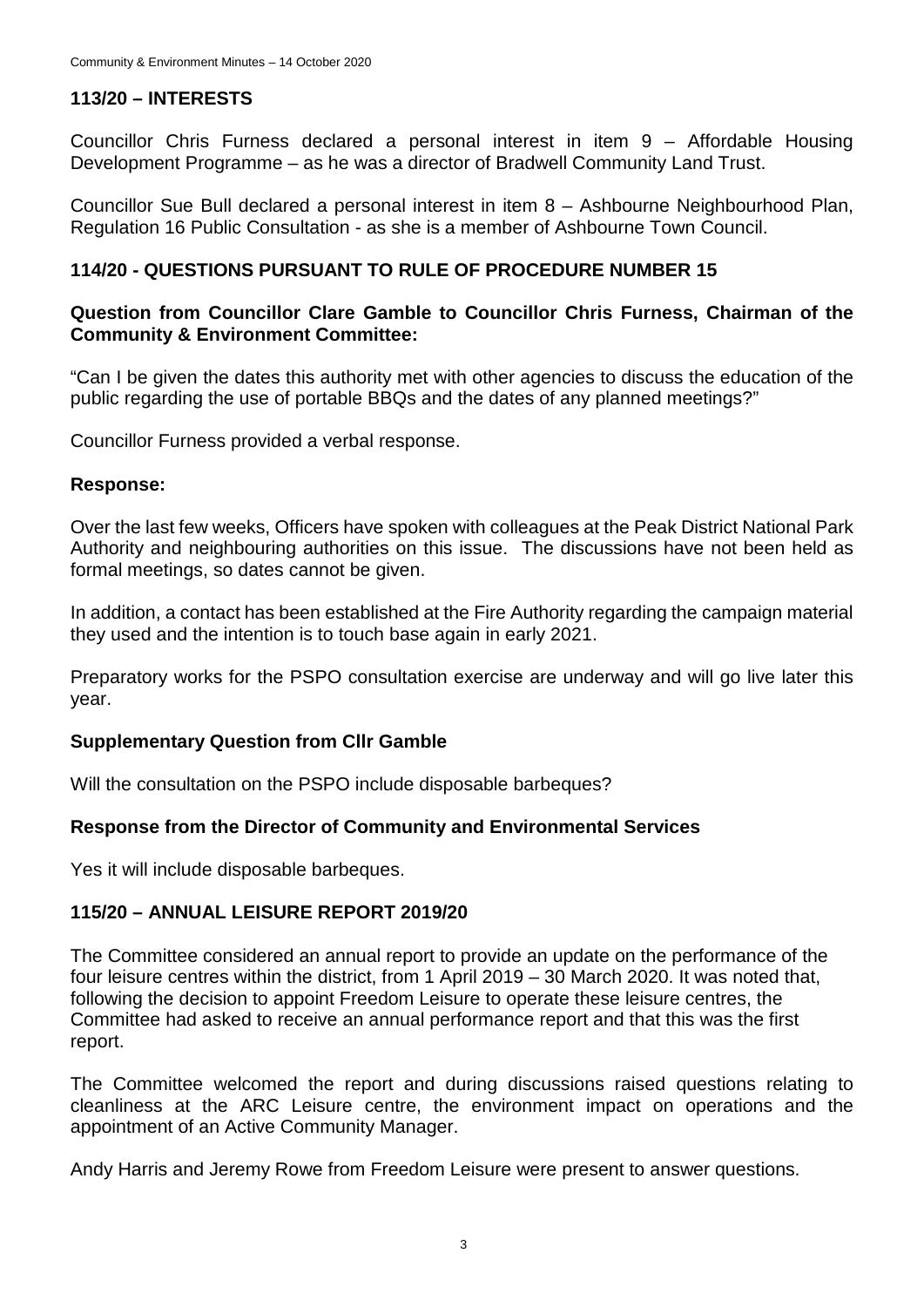Councillor David Hughes arrived at 6.10pm during consideration of this item.

It was moved by Councillor Helen Froggatt seconded by Councillor Mike Ratcliffe and

- **RESOLVED** (unanimously) 1. To note the annual report provided by Freedom Leisure for 2019/20 as set out in appendix 1.
	- 2. To note the rise in participation figures for 2019/20.
	- 3. To note the C02 savings through the Leisure Energy Project for 2019/20

## **116/20 – HOUSING RENEWAL POLICY**

The Committee considered a proposal to update the District Council's Housing Renewal Policy, which set out the ways in which the Council would work to improve the existing stock of good quality private sector housing. This included proposals to amend the way in which disabled facilities grants were processed and approved.

It was moved by Councillor Garry Purdy, seconded by Councillor Mark Wakeman and

**RESOLVED** To approve the draft Housing Renewal Policy 2020-2023.

(unanimously)

## **117/20 – ASHBOURNE NEIGHBOURHOOD PLAN - REGULATION 16 PUBLIC CONSULTATION**

The Committee considered a report setting out the contents of the draft Ashbourne Neighbourhood Plan and detailing the representations received during the six week period of public consultation. The report also included the Council's representations on the content of the plan to be considered at the forthcoming examination.

Members expressed disappointment that, despite the hard work put in to developing the Plan, only 12 submissions had been received during the public consultation period. There was a discussion on whether business sites outside the parish of Ashbourne could have been included and noted that while a joint plan could have been an option it would have needed support from the other parishes to progress.

It was moved by Councillor Sue Bull, seconded by Councillor Susan Hobson and

- **RESOLVED** (unanimously) 1. To note the representations received during the statutory publicity period for the Ashbourne Neighbourhood Plan, as set out in Section 2 of the report and forward them to the examiner appointed to undertake the Examination of the Ashbourne Neighbourhood Plan.
	- 2. To note the comments made in respect of the policies and proposals contained within the Ashbourne Neighbourhood Plan set out in Section 3 of the report and forward them to the examiner appointed to undertake the Examination of the Ashbourne Neighbourhood Plan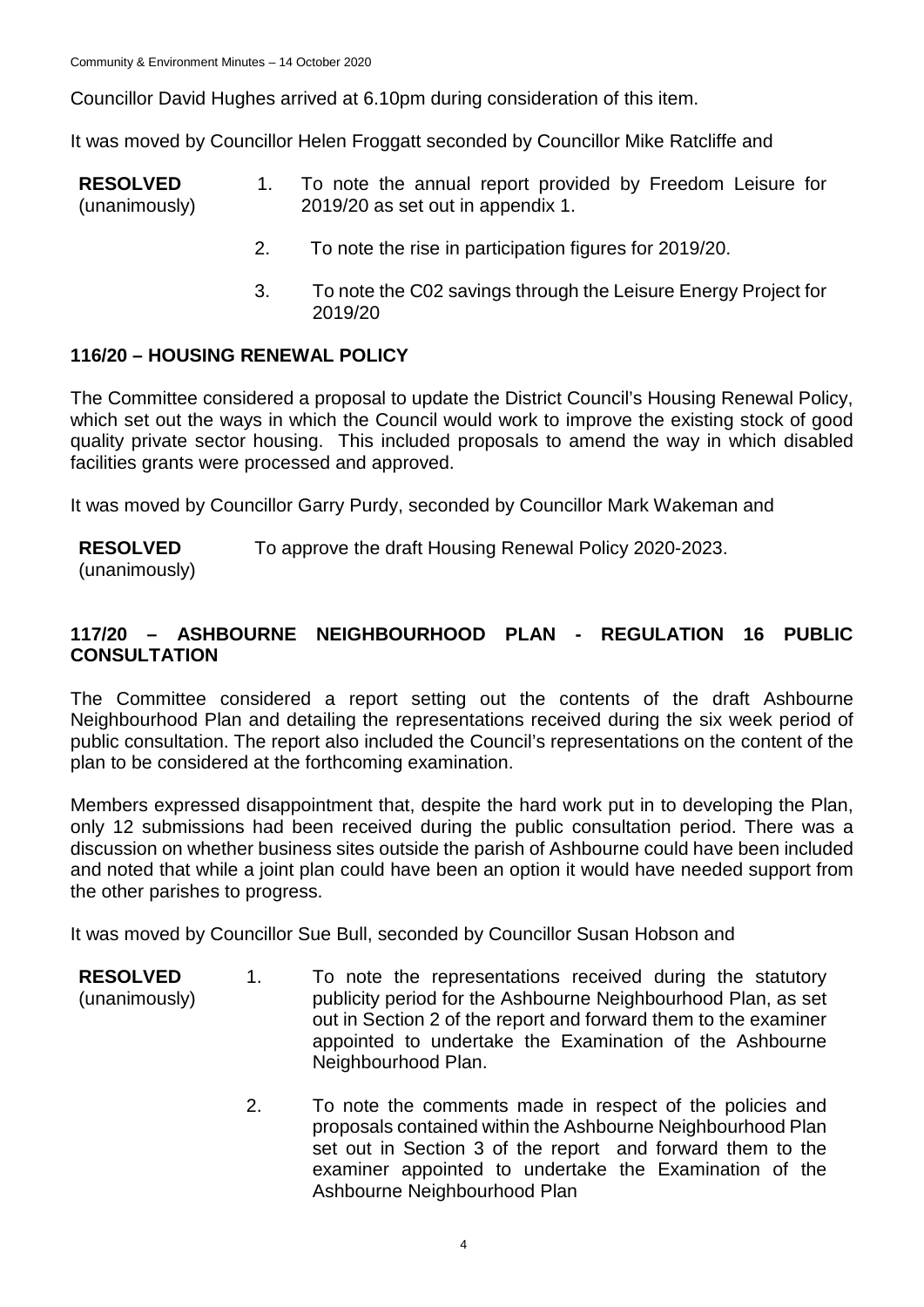- 3. To forward the further comments received from statutory consultees and other stakeholders to the examiner appointed to undertake the Examination of the Ashbourne Neighbourhood Plan
- 4. To receive a further report at a meeting of the Committee setting out the Examiner's Report findings and any recommended modifications to the Ashbourne Neighbourhood Plan.

### **118/20 – AFFORDABLE HOUSING DEVELOPMENT PROGRAMME**

The Committee considered a report setting out details of the current and proposed affordable housing programme.

The Chairman reported that this would be the last meeting of the Committee to be attended by Isabel Cogings, Rural Housing Enabler, before she left the Council to work at Nottingham Community Housing Association. On behalf of the Council the Chairman thanked Isabel for her significant contribution to the delivery of affordable housing within the District and wished her well for the future. The Chairman's comments were endorsed by other members of the Committee.

The Committee sought clarification on whether the proposed Member workshop on affordable housing would be going ahead. It was confirmed that although dates had not been confirmed the workshop would still take place.

It was moved by Councillor Tony Morley, seconded by Councillor Alasdair Sutton and

- **RESOLVED** 1. To note the outturn for 2019/20.
	- 2. To note the projected completions for 2020/21.
	- 3. To note the affordable housing programme for 2020 onwards.

| Voting: | <b>For</b>        | 16 |
|---------|-------------------|----|
|         | <b>Against</b>    | 0  |
|         | <b>Abstention</b> |    |

The meeting was adjourned for 10 minutes following consideration of this item.

### **119/20 – HOME OPTIONS ALLOCATION POLICY**

The Committee considered a report setting out proposals to change the Home-Options Allocation Policy – the joint policy with a number of Derbyshire authorities and registered providers of social housing (including Platform Housing Group) – which determined how applicants for housing were assessed and prioritised for accommodation in a fair and transparent manner.

It was moved by Councillor Andrew Statham, seconded by Councillor Susan Hobson and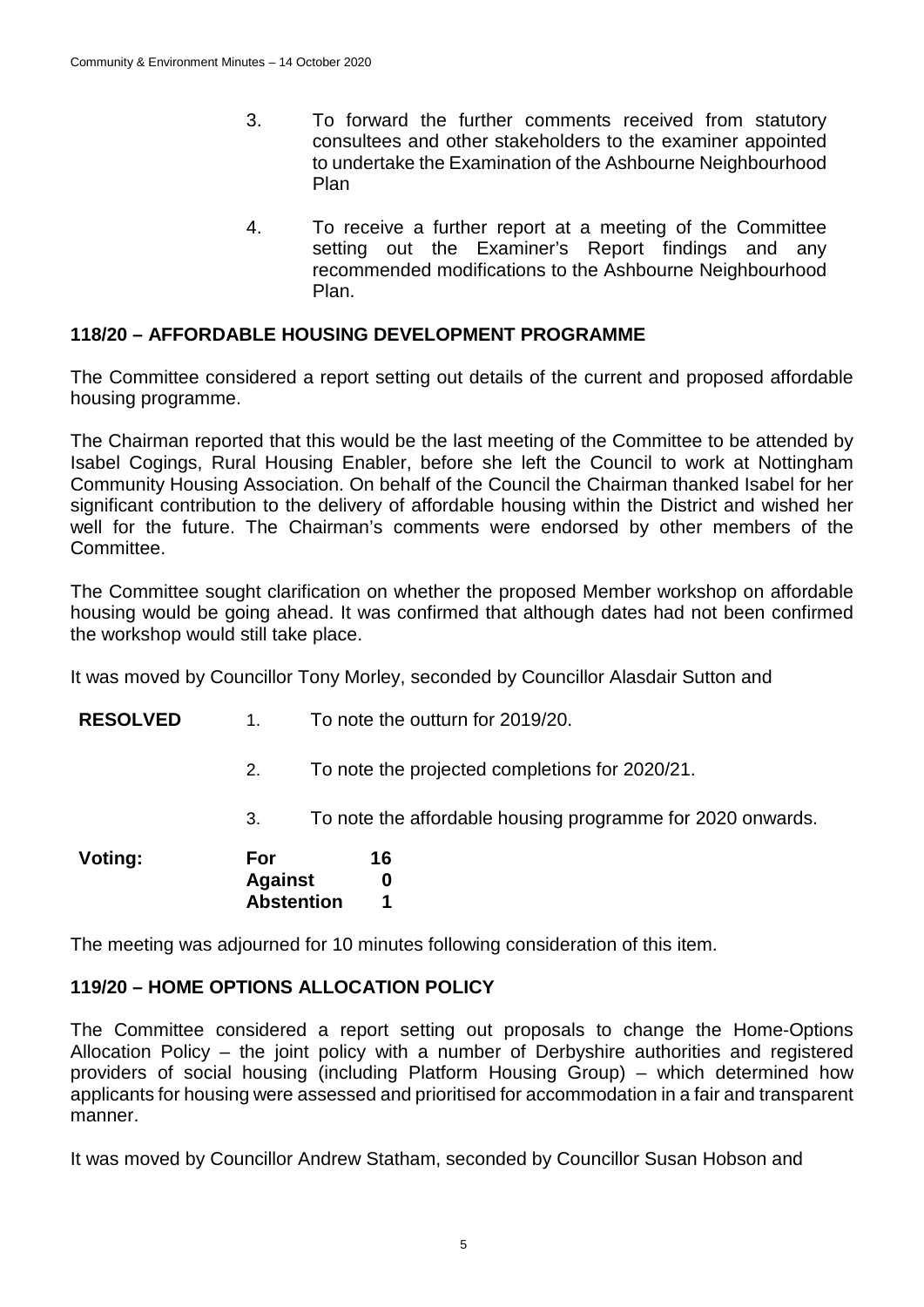**RESOLVED** (unanimously) To approve the proposed changes to the Policy as set out in the report.

## **120/20 THE USE OF GLYPHOSATE**

The Director of Community and Environmental Services introduced a report providing an update on the current use of Glyphosate within the Derbyshire District as an active means of weed control, and outlined an approach to further reduce use. In his introduction the Director confirmed that recommendation 3 should recommend option 2 in the report.

The following motion was moved by Councillor Garry Purdy, seconded by Cllr Susan Hobson :

- *"1. That the Director of Community and Environmental Services continues to engage in discussions with Derbyshire County Council in respect of arrangements for the management of weed control throughout the District under contract.*
- *2. That the Director of Community and Environmental Services continues to engage in discussions with Parish and Town Councils on appropriate alternative weed management options in order to inform the forthcoming review of Clean and Green Service Standards.*
- *3. That in the period prior to the implementation of any new service standards arising from the Clean and Green Review, Council adopts the approach outlined in Option 2."*

The following amendment was moved by Councillor Peter O'Brien, seconded by Councillor Steve Wain:

*Add to paragraph 1 "With the objective of progressively reducing the use of glyphosate based products to zero by January 2023."*

*Delete paragraphs 2 and 3 and replace with* 

- *"2. Undertake consultation with those UK and other Authorities who no longer use glyphosate based products in normal weed control activities, to inform the Clean and Green Review, and with a view to a revised specification being available for consideration for incorporation in the tender documentation for the 2022 weed control contract. Hammersmith and Fulham, Brighton, Vancouver, Bruxelles and the City of Luxembourg are examples of such Authorities.*
- *3. When conditions permit, continue site based trials in a variety of environments (including at least one town or village following consultation with Town and Parish Councils) with the current contractor, including the use of mechanical, foam and superheated steam based methods within the current budgetary arrangements.*
- *4. Report the discussions with Derbyshire County Council, consultations with relevant Authorities and the results of trials to a future meeting of this Committee before 31 July 2021. (Covid 19 circumstances permitting)*
- *5. Confirm the commitment of this Council to eliminating the use of glyphosate in its weed control activities by the earliest possible date subject to the agreement of Parish and Town Councils on mutually satisfactory methods of control."*